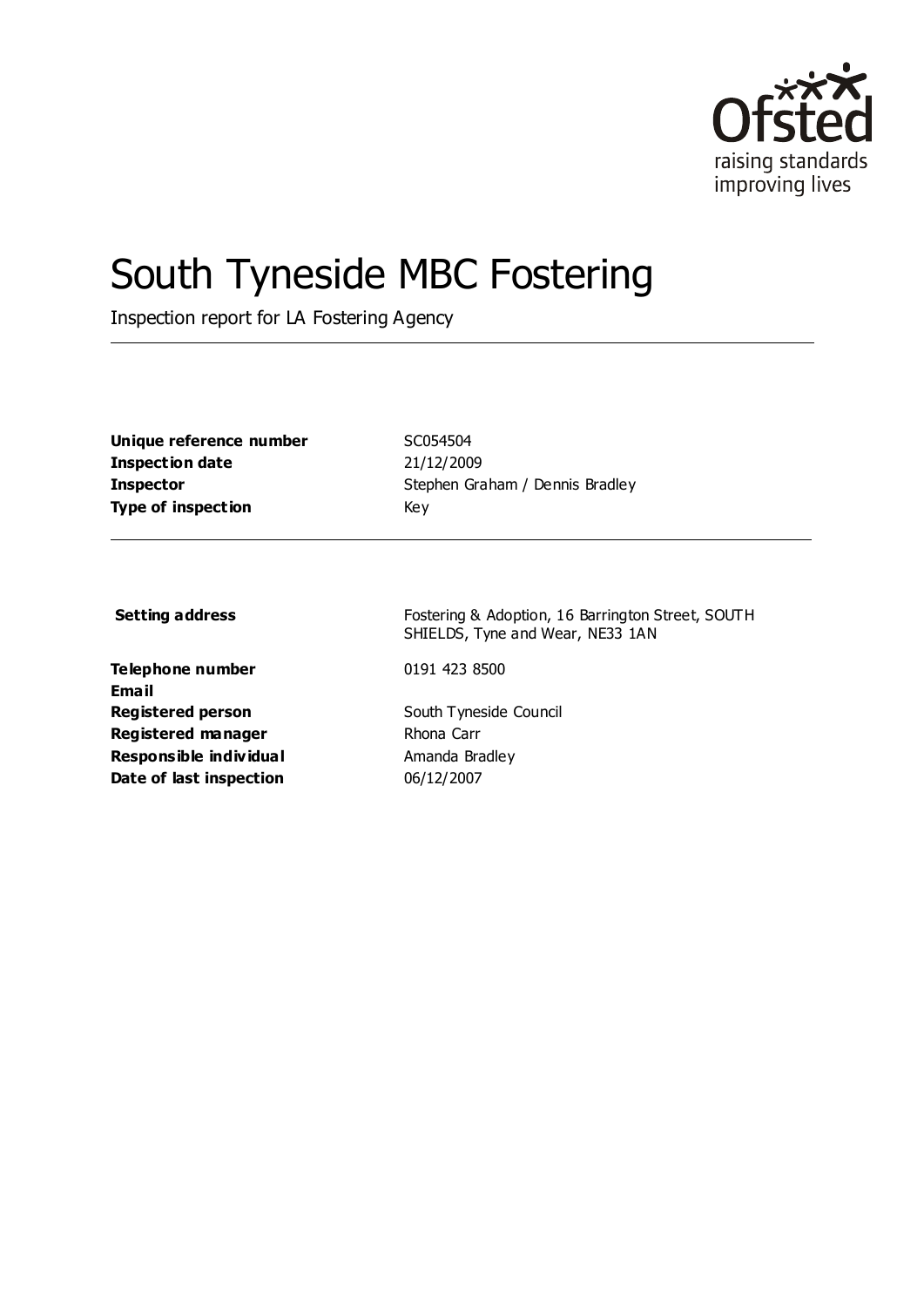© Crown copyright 2009

Website: www.ofsted.gov.uk

This document may be reproduced in whole or in part for non-commercial educational purposes, provided that the information quoted is reproduced without adaptation and the source and date of publication are stated.

You can obtain copies of The Children Act 2004, Every Child Matters and The National Minimum Standards for Children's Services from: The Stationery Office (TSO) PO Box 29, St Crispins, Duke Street, Norwich, NR3 1GN. Tel: 0870 600 5522. Online ordering: www.tso.co.uk/bookshop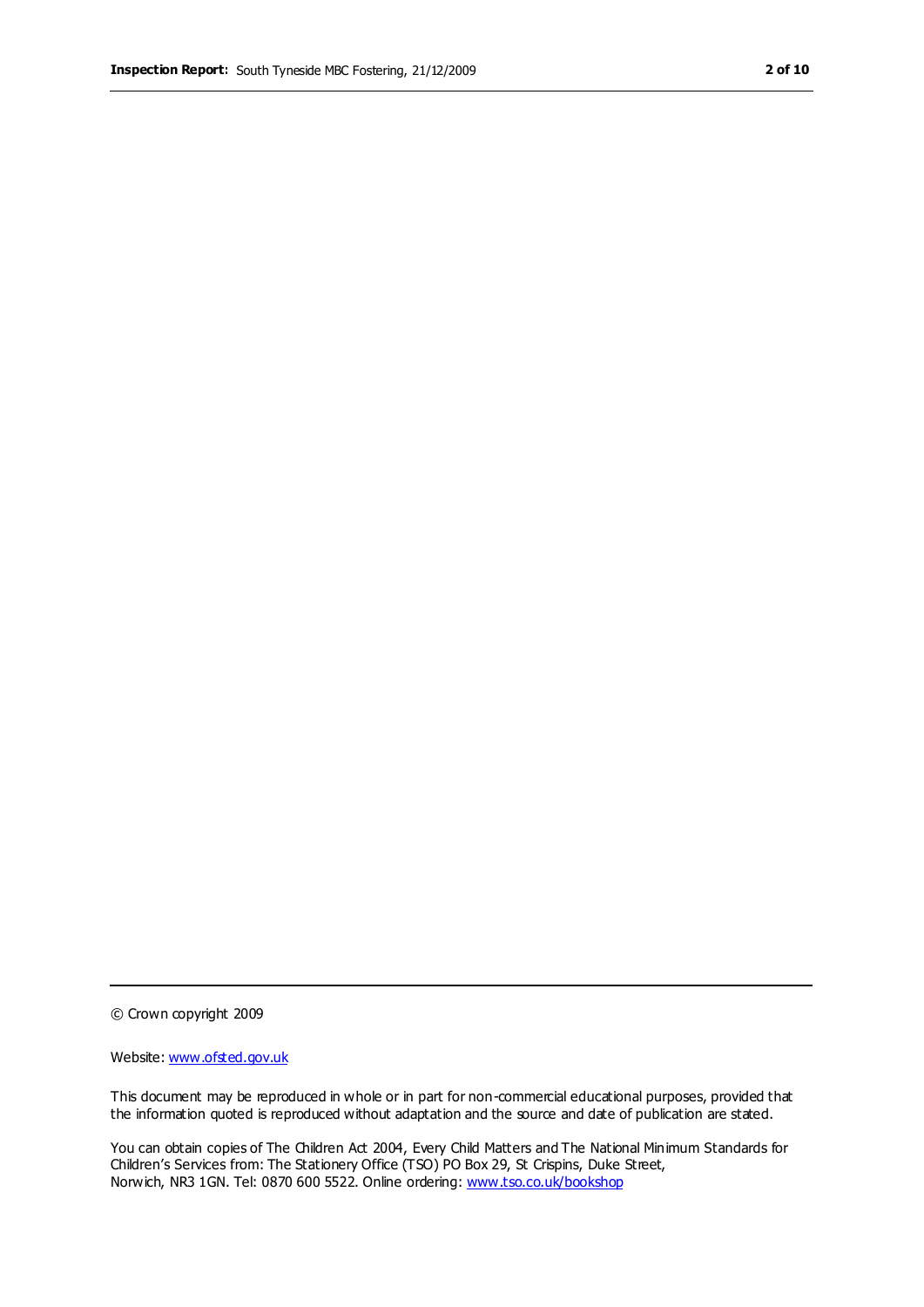## **About this inspection**

The purpose of this inspection is to assure children and young people, parents, the public, local authorities and government of the quality and standard of the service provided. The inspection was carried out under the Care Standards Act 2000.

This report details the main strengths and any areas for improvement identified during the inspection. The judgements included in the report are made in relation to the outcomes for children set out in the Children Act 2004 and the relevant National Minimum Standards for the service.

#### **The inspection judgements and what they mean**

| Outstanding:  | this aspect of the provision is of exceptionally high quality |
|---------------|---------------------------------------------------------------|
| Good:         | this aspect of the provision is strong                        |
| Satisfactory: | this aspect of the provision is sound                         |
| Inadequate:   | this aspect of the provision is not good enough               |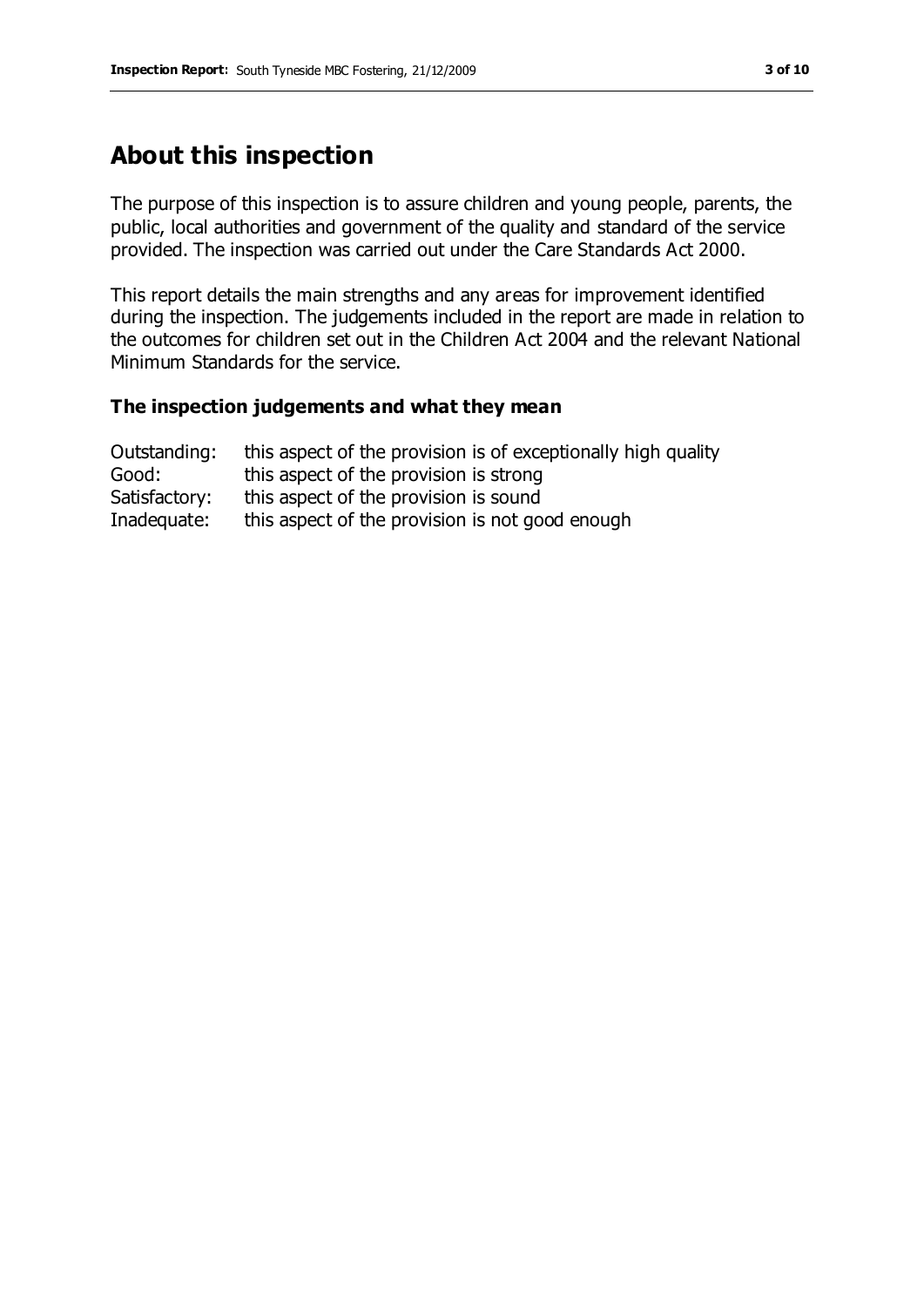# **Service information**

### **Brief description of the service**

South Tyneside Council fostering service is an integral part of the Children and Young People's Directorate. The Directorate provides a wide range of care and support for children in need and their families.

The fostering service recruits, assesses and supports foster carers to provide care and accommodation to children and young people with a wide range of needs. It uses a number of different kinds of carer to meet these needs. These are called mainstream carers, relative carers, short break and emergency carers, teenage scheme carers, permanence and task centred scheme carers.

At the time of this inspection visit, the staff team at the service were supporting over 100 fostering households providing placements to over 130 children and young people across these various areas of work.

## **Summary**

The overall quality rating is good.

This is an overview of what the inspector found during the inspection.

The purpose of this visit was a key inspection to examine all key national minimum standards (NMS). The inspection examined outcomes for young people in the areas of being healthy, staying safe, enjoying and achieving, making a positive contribution, economic well-being and organisation. Children and young people placed through South Tyneside Council fostering service benefit from good levels of care. Some comments received from foster carers about the support they receive in achieving this included the observation that the service 'adapts to the needs of the children and the foster carers and are always looking for new ways to improve.'

#### **Improvements since the last inspection**

To help keep young people safe the service has improved the procedures to complete necessary checks on new staff members. The minutes of the fostering panel meetings have been improved to better explain the role of each person in attendance. The arrangements to gather the views of children about the care they receive have been reviewed and improved. The Statement of Purpose for the service is clearly dated to better demonstrate that it has been reviewed. Foster carer agreements have been amended to highlight the change of responsibility for inspection to Ofsted.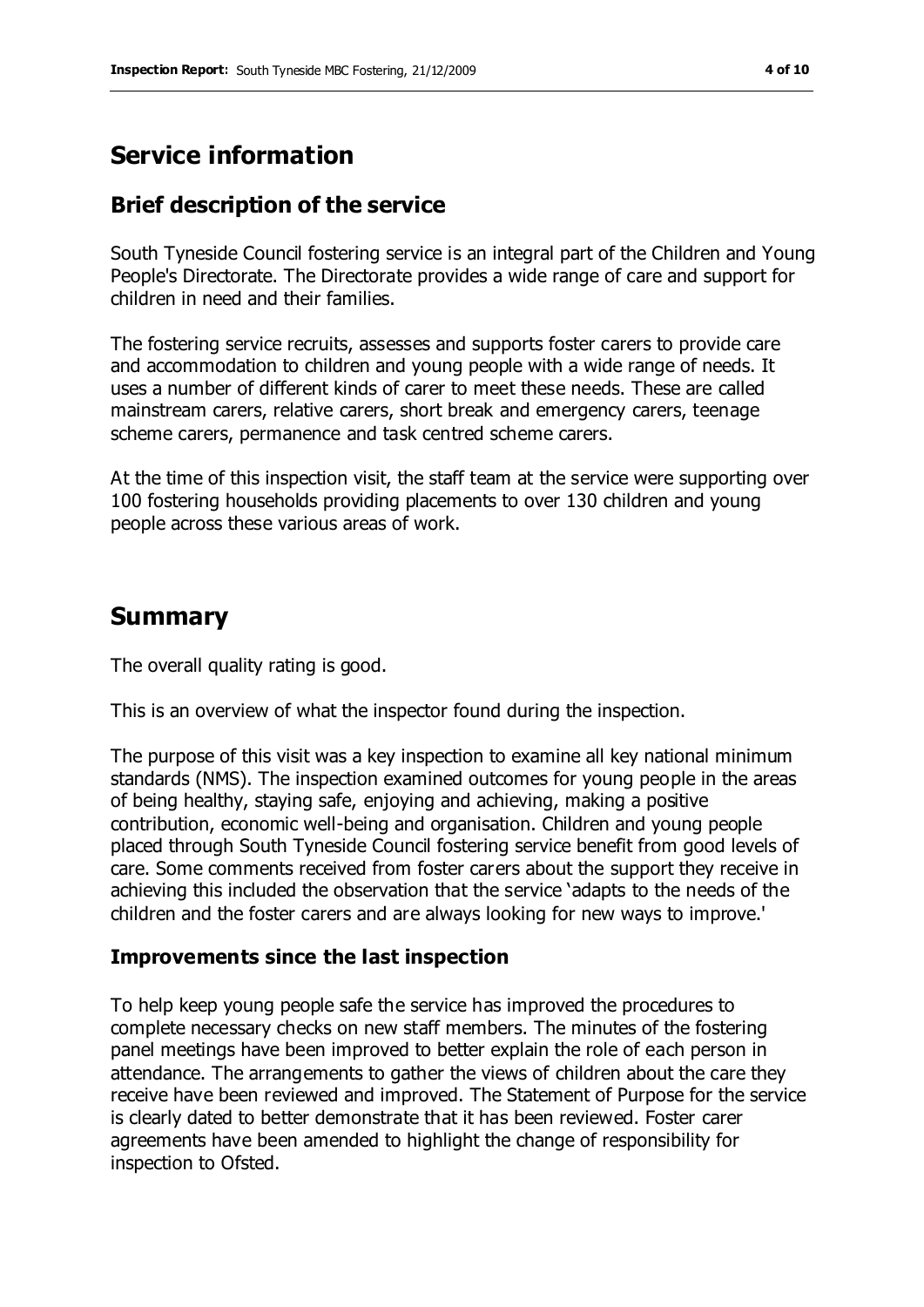#### **Helping children to be healthy**

The provision is good.

Children and young people benefit from good health care services that meet their overall physical, emotional and social developmental needs. Foster carers know their role in registering the children with doctors, dentists and opticians and work closely with a variety of specialist medical staff to promote and support good outcomes for the children and young people placed with them. Carers receive details of the health needs of the children placed with them and attend additional training where necessary to help ensure that these needs are met.

The service monitors the information provided to their carers and responds promptly if any additional information is required. One carer described how, 'The children in our care are registered at our doctors, we have contact with the children's health visitor, we discuss the children's health needs and lifestyle during supervisions where concerns are addressed or extra support found.' Nearly all of the carers who wrote to us described the support they received from the service in meeting the health care needs of children as either good or outstanding.

Social workers who have placed children through the service gave lots of good examples of how the service works with it's carers, to ensure that children and young people keep themselves healthy. Examples of how they do this include the very strong links the service has with the looked after children's health care team and the good joint working that comes from this, the access to necessary health care training provided by the service to its carers and the monthly care team meetings where the changing health care needs of young people are closely monitored.

Those young people who wrote to us or spoke with us feel that they are receiving support and advice regarding their own health needs from their foster carers. Children spoken with also confirmed that they are encouraged to eat healthily and that they are registered with local health services. One young person described how, 'When the health visitor comes she asks if I would like any information.'

#### **Protecting children from harm or neglect and helping them stay safe**

The provision is good.

To help keep children safe suitability checks are undertaken on carers and staff. These are monitored through a central system to make sure that they are kept up to date. Application forms are scrutinised to ensure that all required information is provided. Referees are contacted by phone to ensure that information they provide is accurate. However, a clear indication of this is not currently maintained within the staff files.

Health and safety checklists are used to help ensure that homes are safe places for children to live. These are routinely updated during visits to the homes of carers by staff from the fostering service. Individual risk assessments and family safe care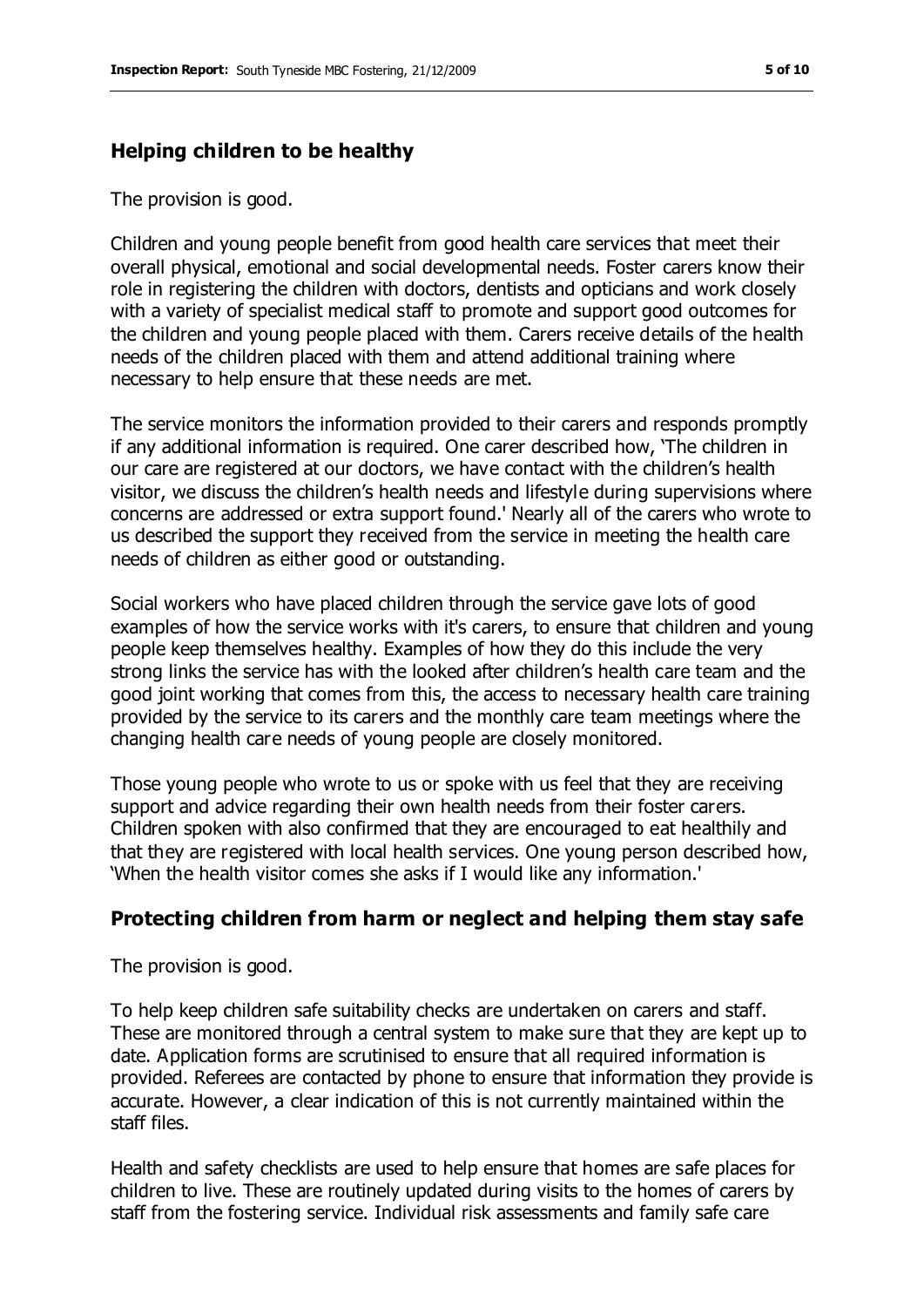agreements are also used to help keep children safe but the records of these do not always clearly indicate when they have been updated or that all necessary information has been fully considered. One social worker comments that, 'carers and staff have been excellent at communicating concerns around risks and they have reacted well to guidance, information and direction where given, therefore enabling children and young people to stay safe. All homes have been safe.'

The service works to ensure that the systems used to match children with carers are as effective as possible. The service has a dedicated placements officer and agreed procedures and standard documentation are used to gather and share the information needed to properly match children with their carers. Visits made with carers and the children placed with them illustrated the good matching procedures in place. There have been few unplanned endings of placements.

Carers describe the support they receive from the service when children do have to move as mainly good or outstanding. They are also positive when describing the quality of the matching of children with them, and described the good or outstanding work of the staff at the service in ensuring that they can meet the needs of the children and young people placed with them. They also highlight the mainly good or satisfactory information they are receiving to help achieve this. Placement agreement meetings to formally agree and record care arrangements for the children take place promptly. One carer described how, 'the social workers provide me with all the information regarding health history and the background of the child.' All of the children who wrote in confirmed that they are always or usually well cared for where they are living now. One described how they felt this was true because of 'my carer, I have lived with her for about four years now and I feel secure and safe and she's always there when I need her to depend on'].'

Arrangements for safeguarding children and young people from abuse are good. Carers are provided with training to help them keep children safe. There are systems in place to allow managers at the service to monitor any protection referrals, incidents and any complaints. The questionnaires received from young people are positive, they feel that they are cared for safely and can speak to someone if they were ever unhappy. One young person described how, 'if I had a complaint to make I know how to do that.'

The fostering panel ensures that the assessments undertaken on any new foster carers are thorough and that their ability to care safely for children is regularly reviewed. Panel members are also provided with training to help them with their responsibilities.

#### **Helping children achieve well and enjoy what they do**

The provision is good.

The service values and promotes diversity and equality for children and young people. Foster carers and fostering staff receive training in dealing with diversity issues. Carers describe the support received with these issues as good or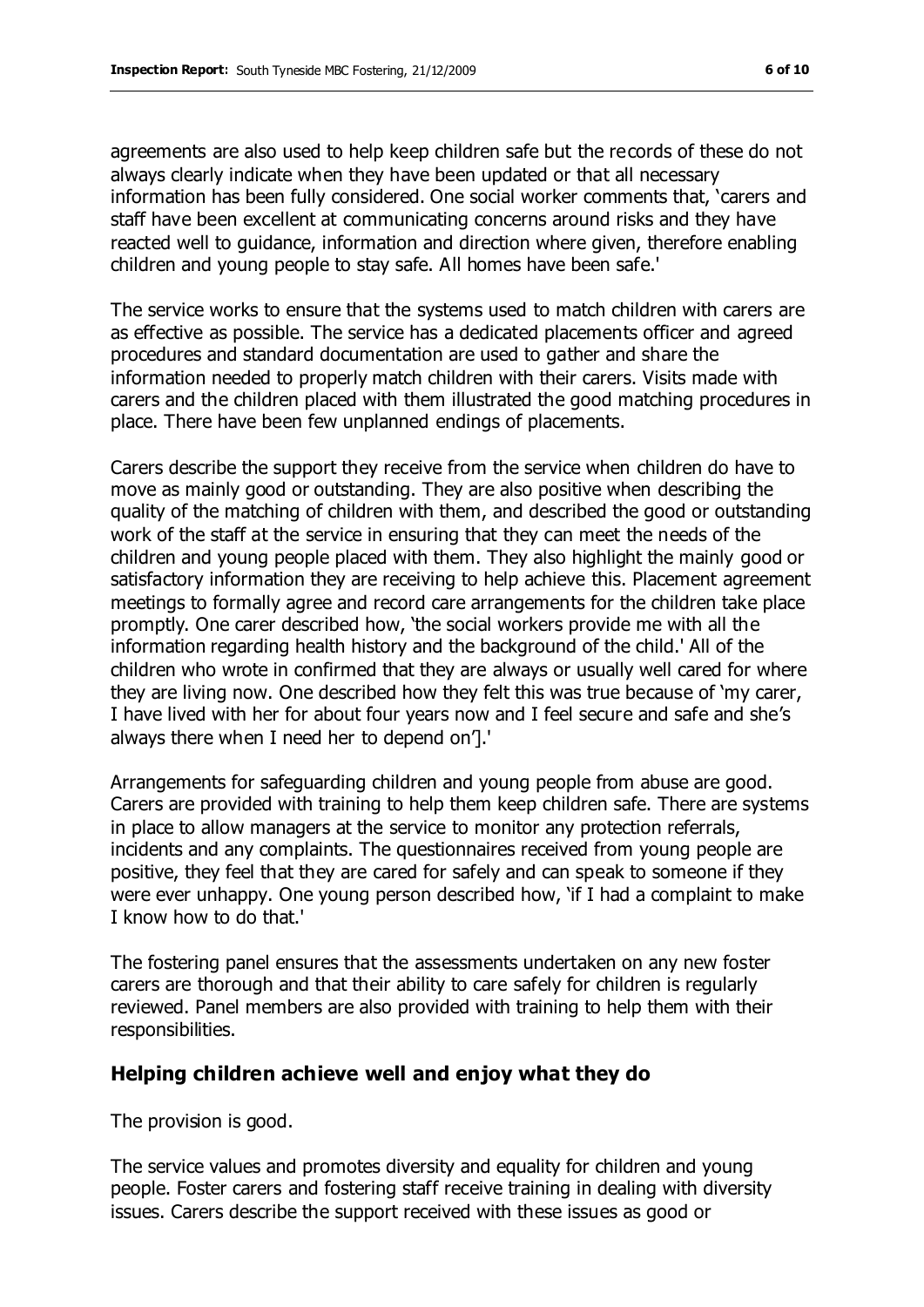outstanding. One carer described how, 'lots of support is offered, we had a child placed with us who had a disability, we accessed training on how to feed the child appropriately and how to work with his specialist equipment.' Children receive good support from their carers to help them access and use activities in the community. Children themselves provided many direct examples of their involvement in activities and clubs.

The service works to ensure that the educational needs of children and young people are prioritised and they are supported to think about their future. One placing social worker described the 'excellent support from carers to children in meeting education, good communication between carers and schools.' The service helps facilitate good links between its carers and a range of professionals to ensure that the educational needs of children and young people are prioritised and supported. One carer described how, 'education is discussed during each support visit. Staff attend important school meetings to support foster carers where required.' Carers have access to regular training to help them understand and support the educational needs of children in their care.

Children who wrote to us or spoke with us were generally positive about the help they receive with their education. The service has systems in place to monitor the achievements of young people in their education and to target additional support to young people who need it. Care files contain good examples of the quality of support provided to young people in helping to meet their educational needs.

The policies and agreed procedures put in place by the service ensure that, during short-term breaks in foster care, the parents of the children placed continue to be recognised as their main carers. Arrangements to share information and ensure that any equipment necessary to meet the care needs of children is in place are good.

#### **Helping children make a positive contribution**

The provision is good.

Policies and procedures are in place which both promote and monitor contact arrangements for each child or young person. Carers receive good training and are given detailed guidance to help children maintain positive contact with their birth families and friends. Arrangements are agreed and recorded in advance. Carers keep a record of any contact and share the children's own social worker. The local contact service provides additional support and facilities where closer supervision of contact has been agreed to be necessary.

The service has good arrangements in place to ensure that children are regularly consulted with. There are well organised participation groups for both younger and older children. The service also has well established and effective procedures to consult regularly with all looked after children either by survey or interview. These procedures demonstrate clearly how the views of young people are gathered, recorded and responded to by the service. Young people are encouraged to give their views both to their own and to their foster carers review meetings. All of the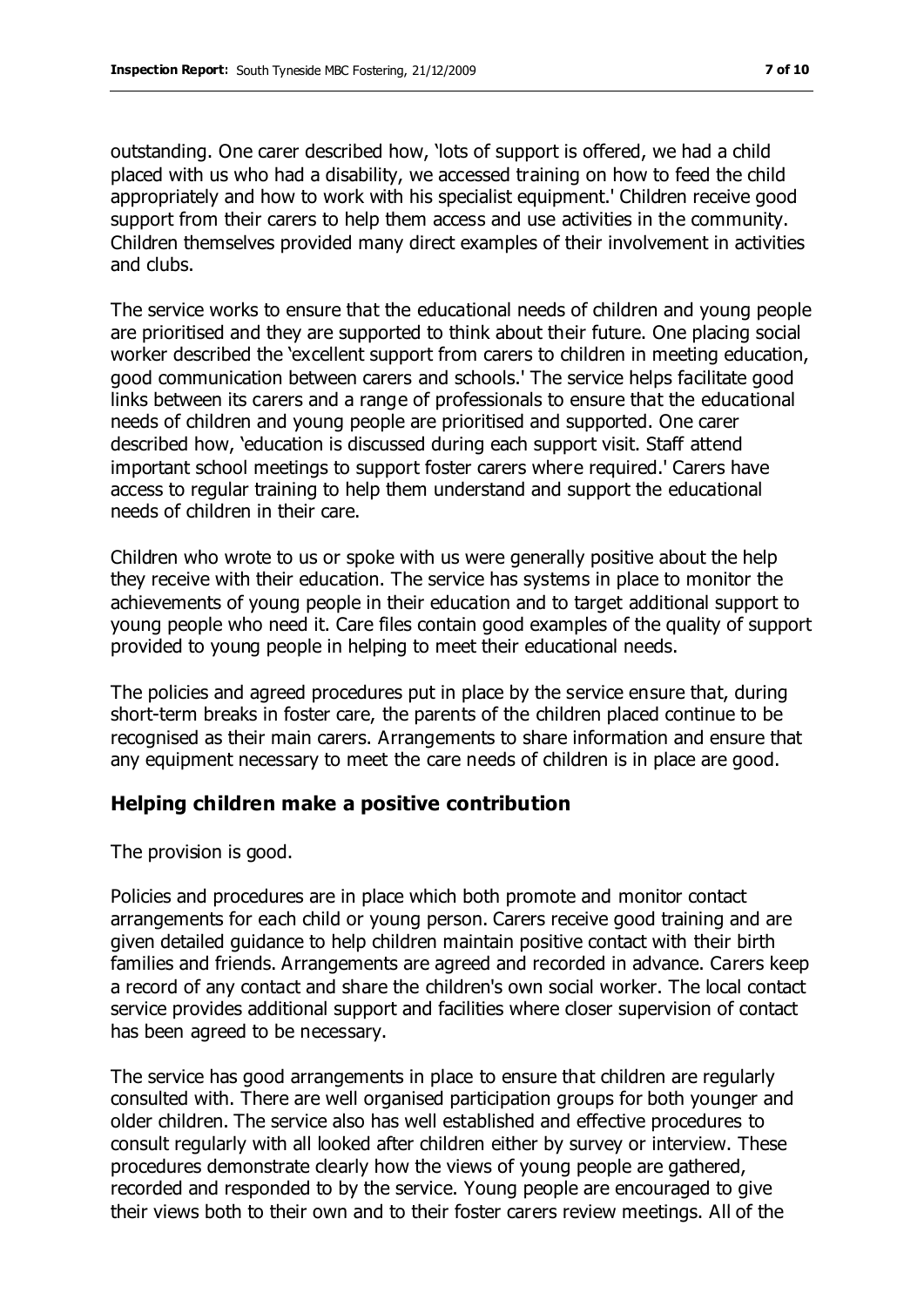children who wrote to us feel that their carers listen to them and take notice of their opinions. One young person told us; ' My carers listen to me all the time and I can always talk to them.' Children also know who to speak to if they are unhappy, and know how to complain formally if necessary.

Carers also rate the service as good at involving children in decisions about their dayto-day lives and at involving them in how the service is run. One described how, 'children are given information in an appropriate manner.' Another described how, in their experience, 'young people are always involved with anything that impacts on their day to day lives.'

#### **Achieving economic wellbeing**

The provision is good.

Staff from the leaving care service work closely with foster carers to gather and record information regarding the independent skills that young people have and what they like to practice. One placing social worker described how, 'Children and young people are encouraged to participate in discussions of their future. There is the transition service which aims to prepare young people for independence when they reach 16 yrs of age.' Another described how, in their experience, 'life skills are taught in placement.'

Foster carers were able to describe the mainly good or outstanding support received to enable them to provide an environment for young people to prosper. Policies and procedures are provided to support this in the foster carer's handbook.

One young person told us that, 'I'm being helped by my foster carers and my social workers to think about my future and told that I can choose.'

#### **Organisation**

The organisation is good.

The Statement of Purpose is reviewed annually and provides a clear statement of the aims and objectives of the service. Placing social workers and foster carers can access a copy of the statement on request. Children and young people are also given their own guide to it, this is provided to them in age appropriate formats.

Management arrangements within the service are generally effective and individual areas of responsibility and delegation are clearly agreed. Managers monitor the service as a matter of routine. The administrative support is well organised and is provided by very experienced staff. Systems are in place to ensure that initial applications are processed efficiently and that carer reviews are completed to schedule. However, delays are occurring in the provision of final reports from carer review meetings, which consequently create substantial delay in the consideration of these reports by the fostering panel.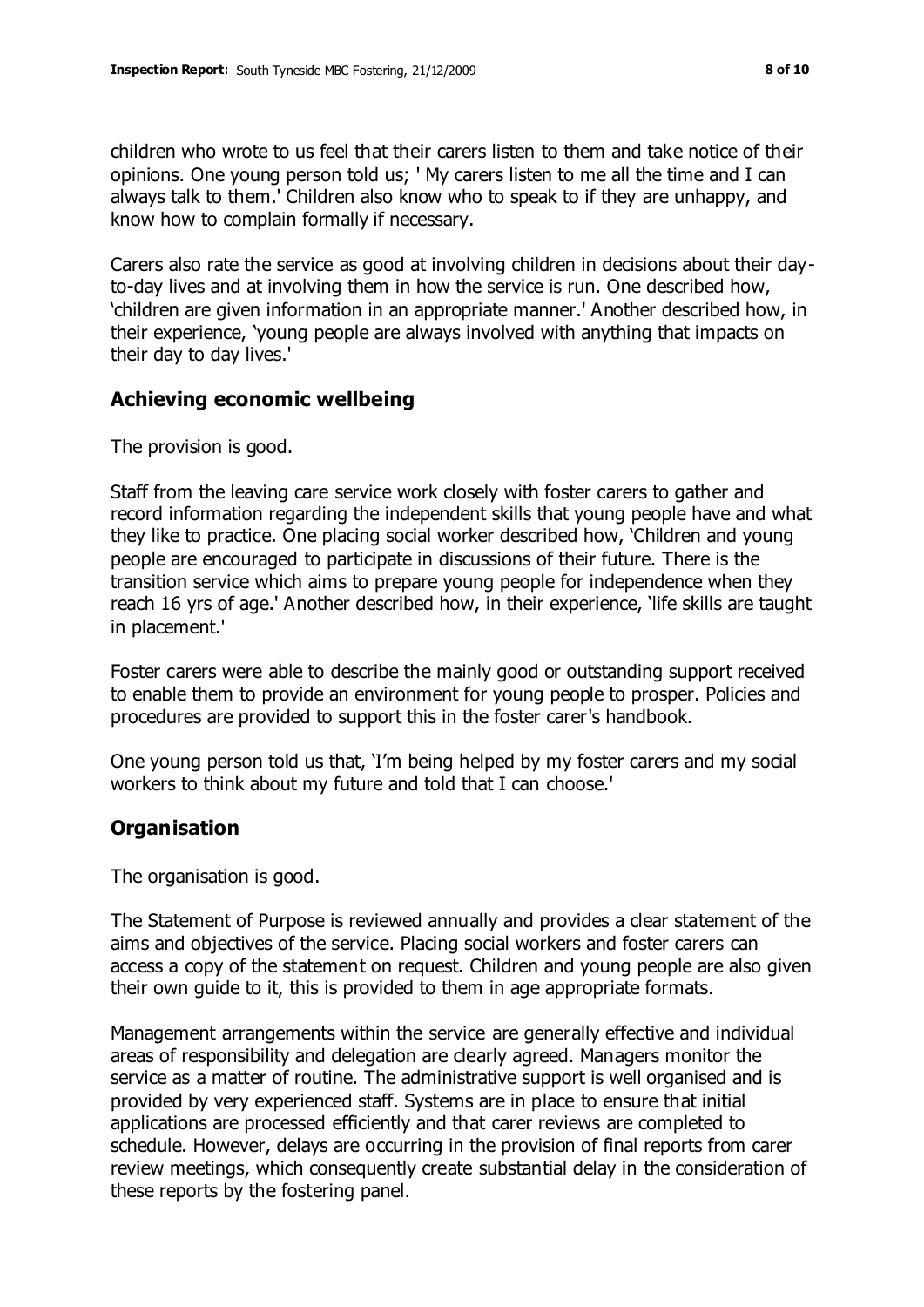The promotion of equality and diversity is good. Guidance and training for foster carers and staff working at the service helps to ensure this.

The processes to check on and train new carers are effective, with records of the assessments undertaken completed in good detail. Carers give good examples of why they choose to foster for this service. One said, 'we were told of the reliability of the team by other foster carers. Also we had heard very good reports of their work. During our re-assessment training we could see the dedication and long hours of all who are involved with the service.' Another describes the' 'high standards within the service, interests of children come first.'

Good communication exists between social workers placing children through the fostering service and the staff at the service itself. One placing social worker described how; 'The service involves us at all times in order to promote good outcomes for children. Fostering support workers offer invaluable support to children and young people as well as carers.' The social work team at the fostering service undertake regular supervision visits to their carers, including occasional unannounced visits. These visits focus on achieving good outcomes for young people in foster care. Records of these visits are maintained within files for reference and help demonstrate that carers are supported effectively. Most carers feel that the service provides outstanding support to them in caring for children. One states, 'we have regular visits from our support worker. She is very experienced and gives excellent advice.' Others highlight access to support, transport, training and advice. Another carer describes how, 'If I need to speak to anyone if I have any problems or concerns there is always someone on the other end of the phone. They offer advice about the children we care for and support with the meetings we attend. We have regular supervisions.'

The service has a well organised training programme and carers are encouraged to participate in regular training to help them meet the needs of children placed with them. A number of events are also organised to encourage joint training for carers and staff. Training is also provided at different times of the day and in different formats to encourage the participation of all carers. Some training is mandatory and attendance is monitored. The individual training needs of each carer are discussed and agreed regularly in their own supervision and annual review meetings. The training officer has introduced detailed personal development plans for carers to record and plan their individual training needs.

Case files for children are generally well presented and organised. Electronic recording systems have been introduced within the directorate and information about children is in the process of transfer from the previous paper system. As a result of this process some examples were noted of gaps in information in the more recent updates to the placement and care plans for young people. Additionally, some updated agreements and necessary consents were not immediately apparent or available for inspection. The administrative systems for the service are generally well organised and are monitored regularly by the manager and senior staff at the service.